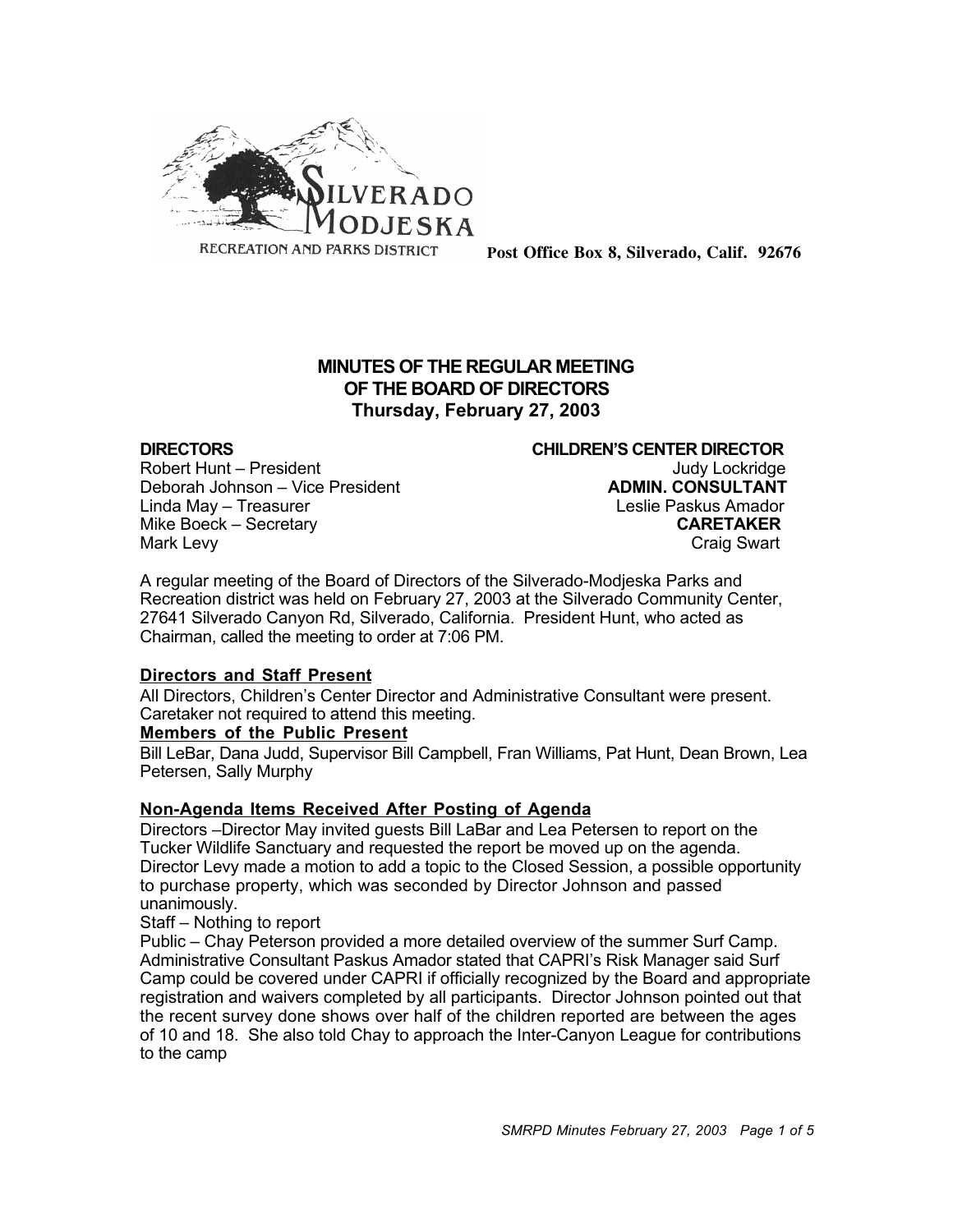### **Consent Calendar**

Director Hunt mentioned a letter requesting information to be addressed later. Director May made a motion to accept and file the letter, which was seconded by Director Levy and passed unanimously. Director Johnson made a motion to accept the draft meeting minutes of 12/12/02, which was seconded by Director May and passed unanimously. Director Johnson made a motion to accept the draft meeting minutes of 2/13/03, which was seconded by Director Levy and passed unanimously.

### **Treasurer's Report**

Director May indicated that there was nothing to report at this time and no district bills for consideration.

# **Silverado Children's Center Director's Report**

Nothing to report.

# **Caretaker's Report**

Nothing to report.

# **Other District Business**

#### Silverado Children's Center Parent Meeting

Director Levy provided a report on the February  $25<sup>th</sup>$  meeting with Silverado Children's Center parents. Director Levy thought the meeting overall went well. He stated that there is a need on both sides for a document from the SMRPD saying they will not oppose the parent group taking over the Silverado Children's Center. The member parents really want to make this work and are optimistic that they can become a non-profit entity and work towards 501c3 status. Director Hunt submitted a draft letter of support from the SMRPD Board for review. Discussion ensued as to what the letter of support should say; who should receive the letter and at what point it's appropriate to submit. Sally Murphy indicated that the parent committee would do a proposal and submit to the Board at the next meeting. She also stated that she felt neither party (parent group and SMRPD) really knows what's acceptable to the other. In the discussion of OUSD involvement, she said Fred Kemp in Child Development Services has requested information. Director Levy thinks parent s need to be represented at Board meetings by one person acting as spokesperson. Director Hunt requested the designee attend the next Board meeting where there will be a vote to form an ad-hoc parent committee with at least one Board member on that committee. The parent committee will meet again next Tuesday. Director Hunt will revise the letter he composed and resubmit for review at next meeting.

#### **Administrative Consultant Report**

Administrative Consultant Paskus Amador provided a report on recent activity. She and Fran Williams held several calls and a meeting regarding the Playground Grant. This resulted in numerous questions being posed to both playground companies. Administrative Consultant Paskus Amador also contacted and subsequently received a proposal of potential copiers recommended by Fax World. Copies were distributed to Directors for review and discussion at the next Board meeting. The procedural guide and application for the Land and Water Conservation grant was downloaded and briefly reviewed by the Administrative Consultant. She felt it warranted additional review. Director Johnson agreed to read it over the weekend. A meeting was held with the Caretaker in review of the current fees in place for the Community Center. The only fee change recommended at this time is increasing the hourly rental rate from \$4 to \$7. This fee will also be charged for set-up time prior to actual events taking place. Director May made a motion to increase fees for commercial use of the Community Center from \$4 per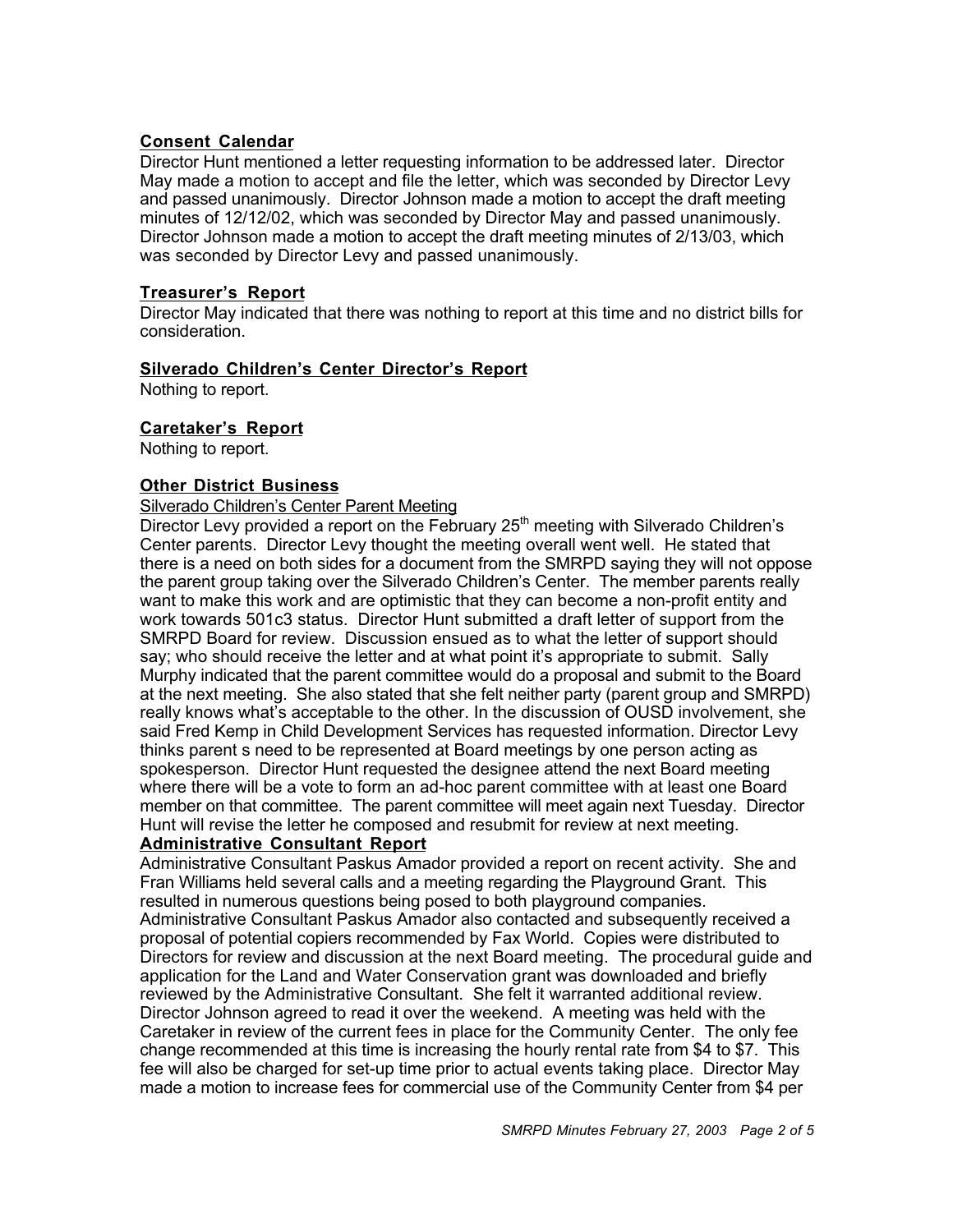hour to \$7 per hour that was seconded and passed unanimously. Director May and the Administrative Consultant will schedule a meeting with the Bookkeeper to review reporting needs. A letter from CAPRI was received indicating the need to send a list of Certificates of Coverage needed.

# **Holtz Silverado Ranch**

Director Hunt stated there is an agreement to agree with the developer to receive \$35,000 in in-lieu developer fees, which the developer will match if the Board supports the recreational aspects of the DEIR to the Planning Commission. The Planning meeting scheduled for March 12 has been put off for a month. The Trails sub-committee reached an agreement with the developer for another \$30,000 to be put in escrow for 5 years for the development of a loop trail connecting to the truck trail or elsewhere. Carol Hoffman spoke with Harbor, Beaches and Parks who has agreed to a long-term lease of the Riviera with SMRPD. Director Hunt will be scheduling a meeting with them. A modified conceptual plan was passed out. It needs to show where the staging area and trailheads are. Director Boeck said that once we have an agreement in place the Trails sub-committee needs to walk the Riviera property and identify key features the Board wants kept.

# **Modjeska Community Center**

Nothing to report this meeting.

# **Committee Reports**

Recreation – Committee member Dana Judd asked the Board if they were interested in picking up any of the Irvine Ranch Land Reserve(IRLR) in the future. Director Hunt answered yes. Director Boeck stated that he had previously discussed this with the Irvine Co.,(TIC)and the Nature Conservancy (TCN) at a Feb. 24 meeting and that the District had been suggested as a possible future recipient of some of this property. Discussions are ongoing, as both TIC and TNC are currently meeting with interested parties (including TNC docents Boeck and Judd) concerning the turning over of the entire 11,000 acre IRLR to public hands, which will take place within the next nine years. Director Boeck has also provided Trish Smith(TNC) and Kathi Crowley(TIC) with maps of the SMRPD boundaries.

Director Johnson passed out survey results. The average person visits the Community Center 4 to 5 times yearly. The primary reason for visits is meetings. A lot of people come to the Community Center specifically to be "on the grass." Half of the respondents use the playground. 25% of the respondents would be willing to introduce new recreation opportunities. Having a community center was deemed "very important." The survey clearly shows that out of 108 homes with 178 children we are not serving the teens in our community. The number one improvement listed was maintenance. Replacing the swings is very important as is fixing the drinking fountain. Director May requested the Facilities Committee look at something vandal proof.

Finance – Director May passed out a special report on loans to the Silverado Children's **Center** 

Personnel – Nothing to report in open session

Facilities - Committee member Fran Williams provided a report on her and Director Boeck's review of playground proposals. She did reference checks, two on-site inspections of existing playgrounds and found both companies were equal in the praise they received. The playground set-up of GameTime was favored over Little Tykes and GameTime's price was more competitive. The committee recommends the Board go with poured in place rubber surfacing with a concrete sub-base. They further recommend that the Board use volunteer labor to do the necessary sand removal and recycle the sand. That would save \$2,500, which could be used towards repair of the light fixture or sprinkler alterations. Administrative Consultant Paskus Amador called the Grant Manager, Jesse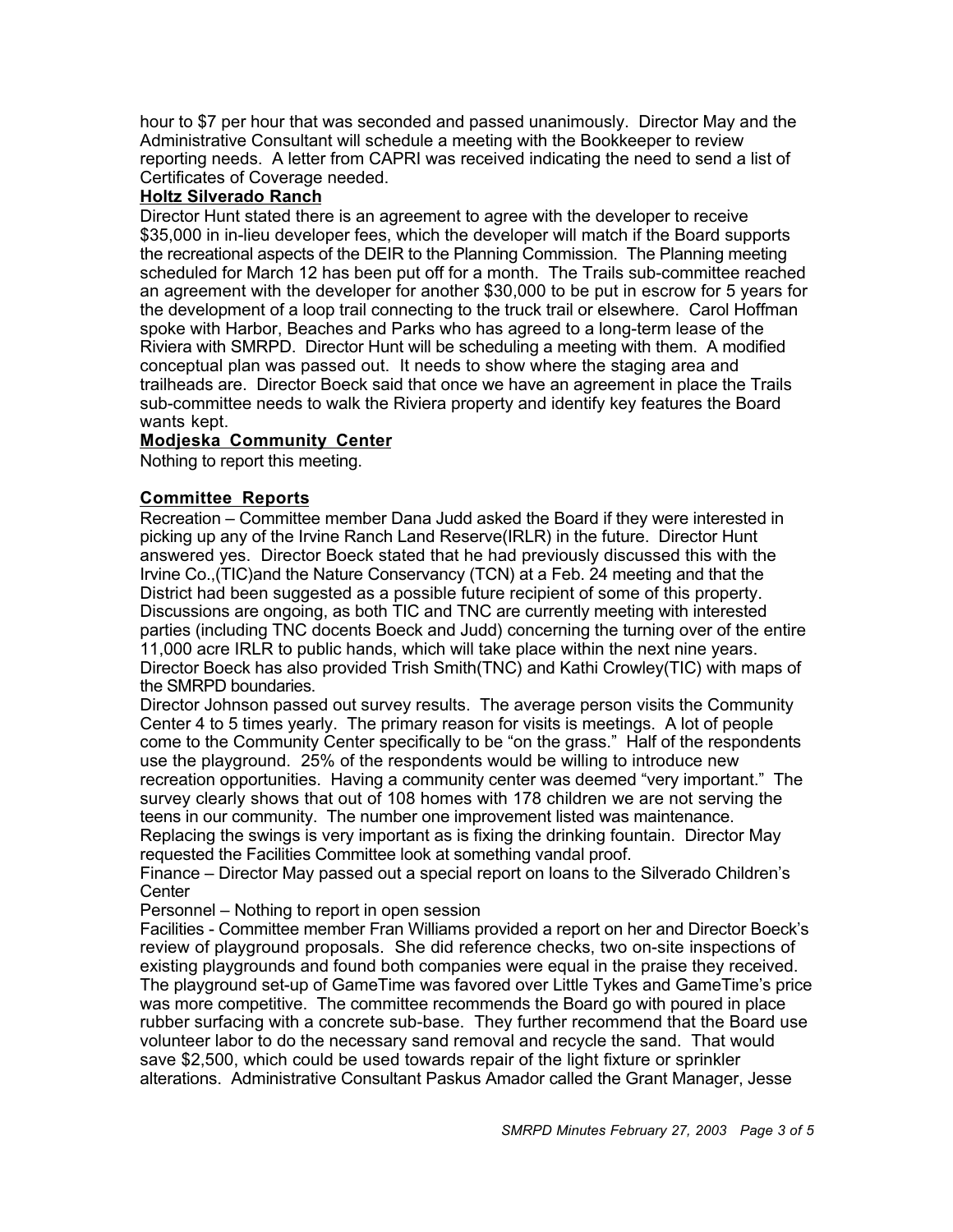Adams who will allow repair of the light and sprinkler changes as long as it does not exceed the grant dollars. He requested a letter be sent indicating the changes. Committee member Fran Williams recommended Trex be used instead of wood for bench repair. It costs twice as much but will last forever. The actual order for playground equipment will take 4 to 6 weeks. The Installer can coordinate with the truck delivery so storage won't be necessary. Director Boeck made a motion that the Board selects Game Time as the playground equipment vendor of choice, which was seconded by Director Johnson and passed unanimously. Director Boeck will get bids from two electricians for repair of the light fixture. Director Hunt indicated that Alverta Kirsch does great signs and will pass her telephone number on to the Administrative Consultant.

Legal Compliance – Nothing to report

Safety – Nothing to report

Friends of Tucker (ad hoc) – Bill LaBar met with Bill Dickerson from Cal State Fullerton for lunch approximately 3 weeks ago. During the meeting he gave Bill Dickerson a petition signed by 100 residents offering to do volunteer work at Tucker. Although Tucker is a thorn in his side, Bill LaBar said that it is nowhere near the most important thing on Dickerson's plate. Bill LaBar then filled in the blanks as to how Dodie became the current caretaker. The local residents question the amount of volunteer hours being stated as they see very little activity happening. Nothing on the prior resolution made by Bill Dickerson has been done. Bill LaBar says the local group has everything ready to go but they do not want to work under Dodie. Everything is contingent on a new Director being hired for Tucker. An Interim Director was tasked with developing a position description but when contacted, knew nothing about it. Bill LaBar offered to be the point person in communicating back to t he community. He feels strongly that going above or around Bill Dickerson would be suicide. Lea Petersen, Tucker committee member prepared and passed out a synopsis of what has transpired to date at Tucker. She also passed out photographs showing the denuding of trails, structural impact from bulldozers and the negative impact from recent rains. She met with the Community Relations person from Cal State Fullerton who says she doubts Tucker will reopen before Autumn and expects Dodie will stay on till then. Cal State Fullerton appears to be in violation of 3 out of 4 conditions in their arrangement with the San Fernando Valley Audubon Society. Property owners adjacent to Tucker will be meeting with someone from the University and then a community wide meeting will be held in April. If the University finds it too difficult to reopen or maintain Tucker properly, a Plan B needs to be available. Apparently Tucker no longer has any direct benefit for the University as it did in years past according to Director May. Director Boeck has lined up an interested biologist, Deborah Clarke, whose background is perfect for the Director position. Director Johnson mentioned that the house would be perfect for a community center with good parking in Modjeska. She further thought the dance school could be moved to the A building at the Silverado Community Center. This would have to be approved by the Audubon Society. The Friends of Tucker think they can garner a lot of support from the Audubon Society. Discussion ensued regarding the value of starting a media campaign. Supervisor Campbell stated that the University President, Milt Gordon is a good friend of his. He will be happy to call Milt Gordon direct and will make sure he or a staffer attends the next Friends of Tucker meeting which will be on March 2, 2003 at Jim Sill's home. Prior to commencing Closed Session, Director Johnson made a motion that the meeting continue past 9:30 PM which was seconded by Director Boeck and passed 4 to 1 with Director May opposing.

#### **Closed Session**

Entered into closed session at 9:40 PM and ended at 11:30 PM. No reportable actions or discussions.